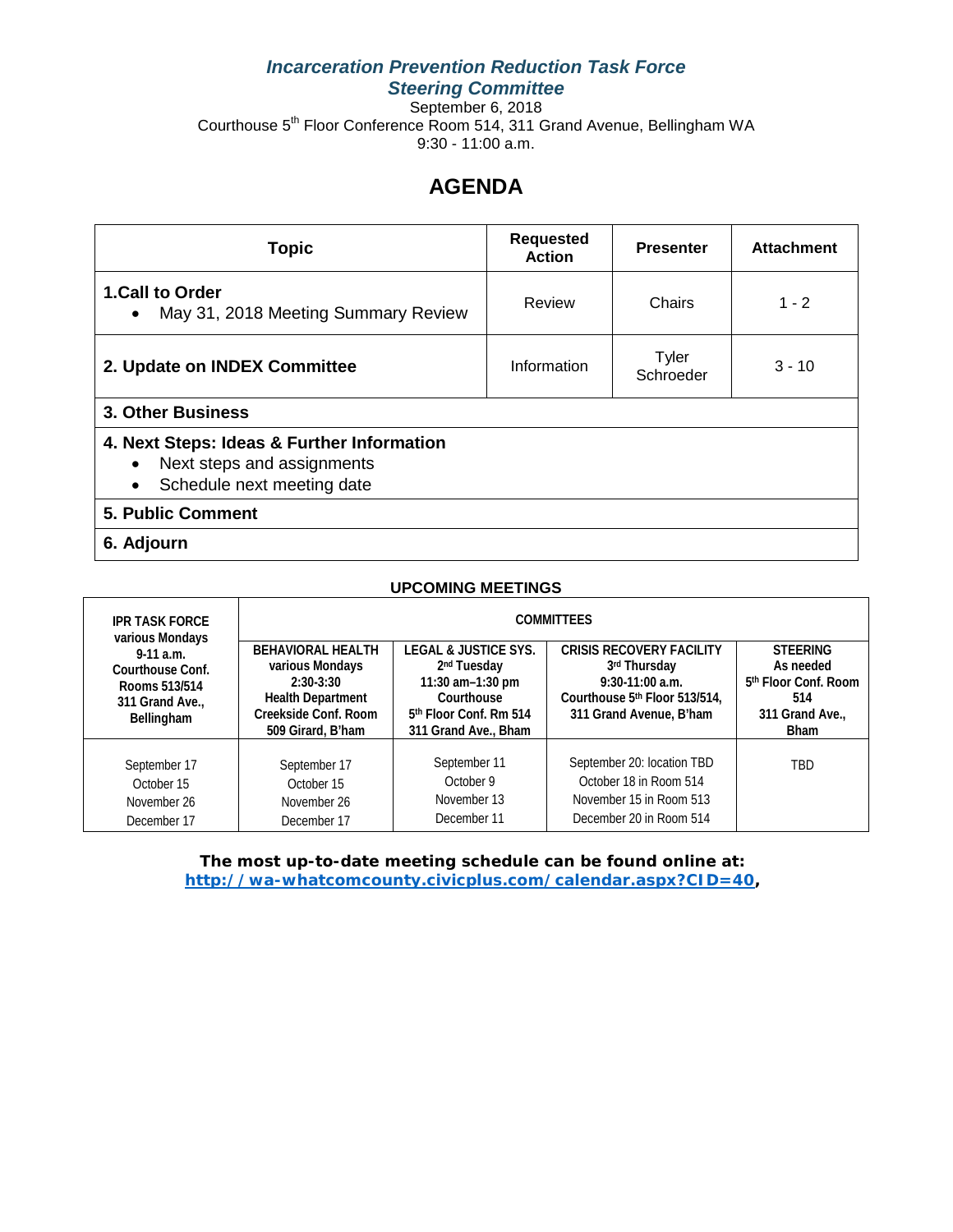## **1. Call To Order**

Committee Chair Todd Donovan called the meeting to order at 9:30 a.m. in the County Council Conference Room, 311 Grand Avenue, Bellingham.

| Members Present: Jill Bernstein, Todd Donovan, Stephen Gockley, Tyler Schroeder, Anne |
|---------------------------------------------------------------------------------------|
| Deacon, Chris Phillips                                                                |

Also Present: Barry Buchanan

Members Absent: Jack Hovenier

#### Review April 26, 2018 Meeting Summary

There were no changes.

#### **2. Review Draft Annual Report**

Mark Gardner, Bellingham City Council Office, and the committee members discussed the timeline for submitting the report to the County Council; clarifying pre-trial versus post-conviction; the status of crisis intervention team (CIT); release-of-information forms; funding from the managed care organizations (MCOs); the capabilities of existing electronic home monitoring (EHM) technology; how a warrant quash works; how to attract behavioral health service providers to the community; ad drug court recovery housing and treatment; and language about the City versus the County EHM programs. The committee members suggested several changes. The draft annual report will be presented to the full Task Force on June 11 and presented to the County Council on June 19.

## **3. INDEX Committee: Review of IPRTF Discussion/Direction**

The committee discussed the status of the proposed INDEX Committee after the May Task Force meeting and waiting for the subcommittees to complete their data needs discussions.

## **4. Other Business**

The committee discussed the naming of the triage facility.

## **5. Next Steps: Ideas & Further Information**

Bernstein stated that Stephen Gockley will no longer be on the board of the Whatcom Alliance for Health Advancement (WAHA), but may still represent them on the Task Force at the Board's request.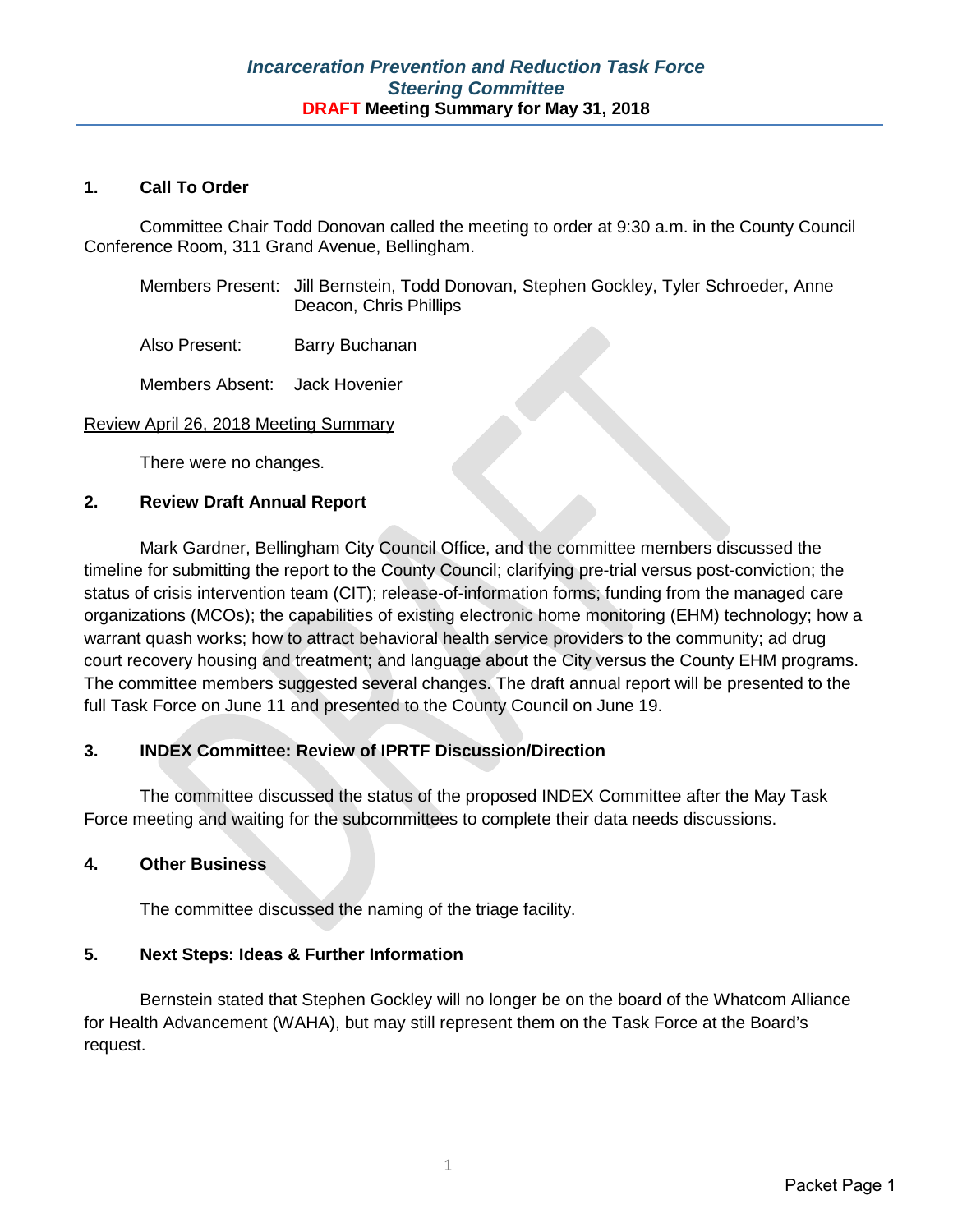## *Incarceration Prevention and Reduction Task Force Steering Committee* **DRAFT Meeting Summary for May 31, 2018**

The committee discussed reengaging the Lummi Nation and scheduling a remote Legal and Justice Systems Committee at the Lummi Nation, during which they will continue the Legal and Justice Systems Committee's discussion of restorative practices.

The committee discussed the need to engage the Executive Director of Unity Care on the importance of letting their representative serve on and attend the Task Force and its subcommittee meetings.

# **6. Public Comment**

There was no public comment.

# **7. Adjourn**

The meeting adjourned at 11:15 p.m.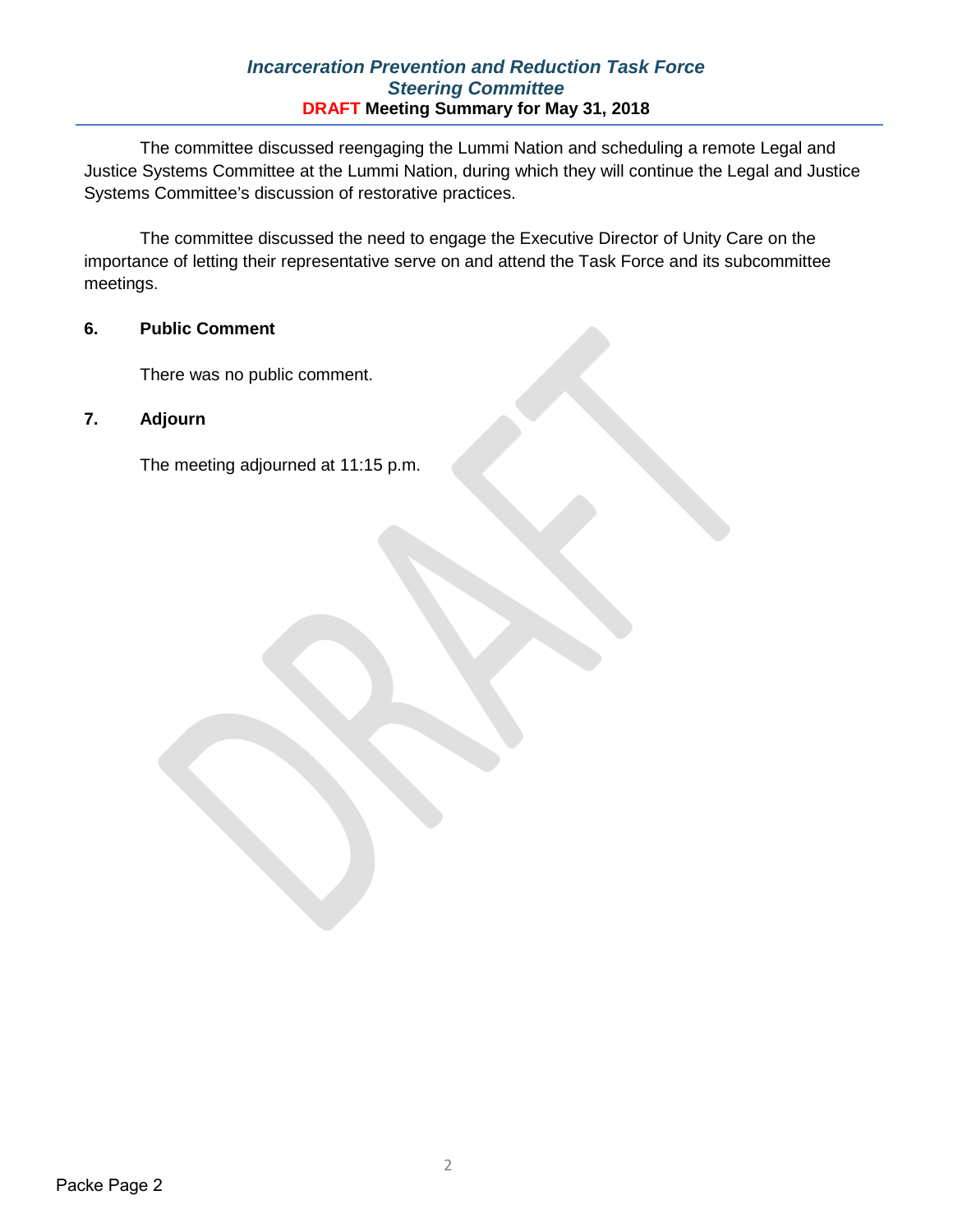

# **Whatcom County Incarceration Prevention and Reduction Task Force**

August 20, 2018

ADDRESS

Dear TASK FORCE MEMBER

As you know, the Whatcom County Incarceration Prevention and Reduction Task Force has been working since 2015 to address the community's concerns about jail population. Members of the community who have entered the criminal justice system and are in much need of behavioral health services must be provided access to programs and services that will safely divert them from incarceration whenever possible.

The Information Needs and Data Exchange (INDEX) Committee of the Task Force was formed recently to address the one crucial gap that every representative on the Task Force has identified in our local system, which is the lack of relevant data that can be shared and used to identify who is using our jail and is in critical need of behavioral health services rather than incarceration. The mission of the new INDEX Committee is to develop a data collection and reporting system that accurately informs policymakers when considering programmatic changes necessary to minimize jail use and improve efficiency in the criminal justice system.

We hope that the collaboration of the Task Force members can extend to the representatives of local criminal justice and behavioral health agencies who have important knowledge of their agency's data collection system and processes. The Sheriff's Office has data collection knowledge that is key to the subcommittee's success.

Enclosed is more detail about the subcommittee. A representative of the Sheriff's Office is invited to work with the INDEX Committee to achieve this mission. Your agency's representative should have detailed knowledge about the Sheriff Office's data collection and software systems and the specific data your agency collects. If you would like more information, please contact Whatcom County Deputy Executive Tyler Schroeder at 360-778-5200 or TSchroed@co.whatcom.wa.us. Please let us know who your agency's representative will be by September 5, through Legislative Coordinator Jill Nixon at 360-778-5010 or  $\frac{inv\omega_0\omega_0}{inv\omega_0\omega_0}$  whatcom.wa.us.

Respectfully,

Jill Bernstein Jack Hovenier Task Force Co-Chair Task Force Co-Chair

c: IPR Task Force Members Tyler Schroeder, Whatcom County Deputy Executive \IPRTF Correspondence file **Other** 

Encl: Information Needs and Data Exchange (INDEX) Subcommittee information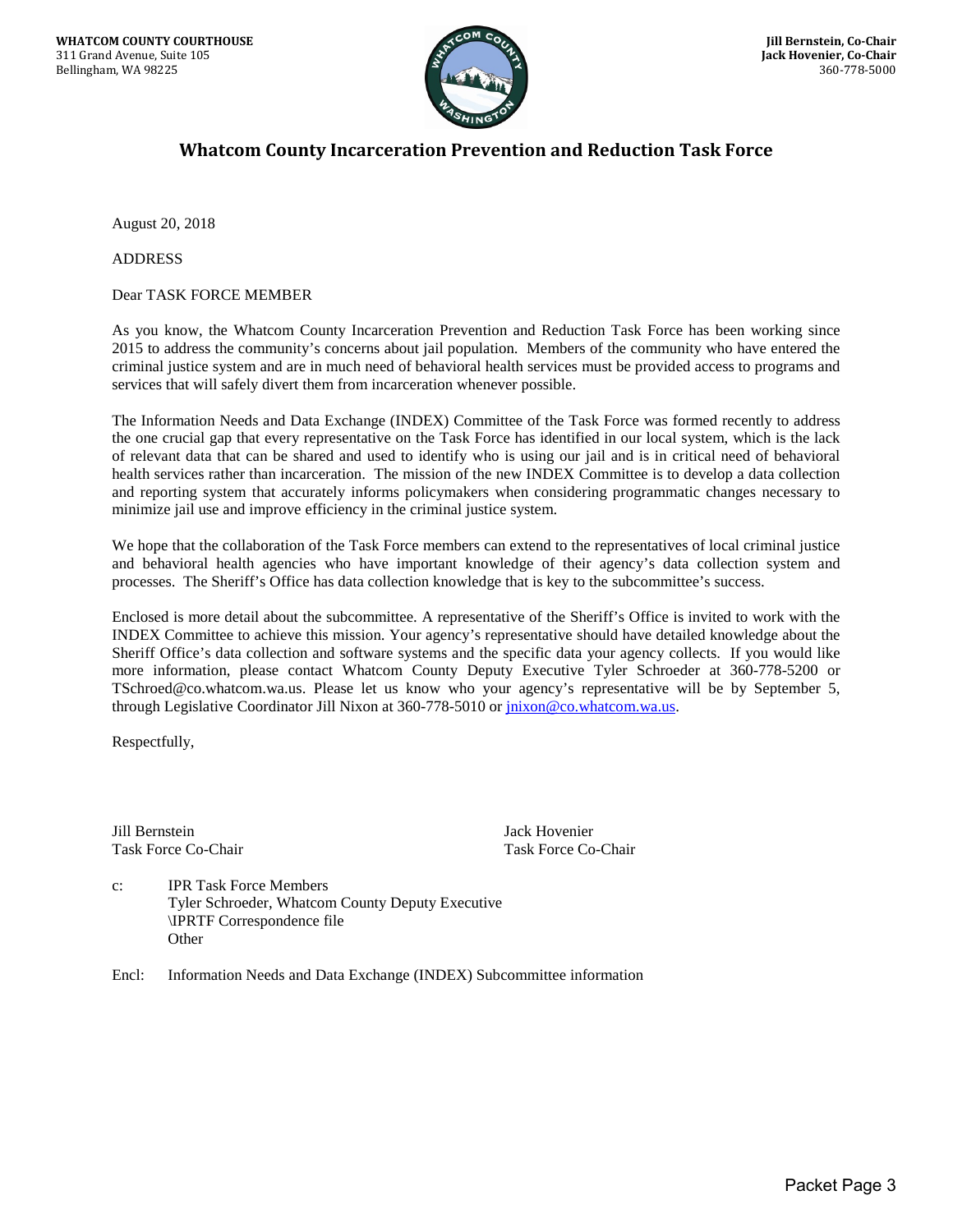

# **Whatcom County Incarceration Prevention and Reduction Task Force**

August 20, 2018

ADDRESS

Dear XXXX:

The Whatcom County Incarceration Prevention and Reduction Task Force has been working since 2015 to address the community's concerns about jail population. Members of the community who have entered the criminal justice system and are in much need of behavioral health services must be provided access to programs and services that will safely divert them from incarceration whenever possible.

To achieve this goal, the Task Force is comprised of a wide variety of community decision-makers in the behavioral health and criminal justice fields who come together regularly to collaborate on solutions to these problems. Through this process, every representative on the Task Force has identified one crucial gap in our local system, which is the lack of relevant data that can be shared and used to identify who is using our jail and is in critical need of behavioral health services rather than incarceration.

Therefore, the Task Force has created a subcommittee, the Information Needs and Data Exchange (INDEX) Committee. The mission of the new INDEX Committee is to develop a data collection and reporting system that accurately informs policymakers when considering programmatic changes necessary to minimize jail use and improve efficiency in the criminal justice system.

The Task Force members hope that its collaboration can extend to the representatives of local criminal justice and behavioral health agencies who have important knowledge of their agency's data collection system and processes. Bellingham Municipal Court has data collection knowledge that is key to the subcommittee's success.

Enclosed is more detail about the subcommittee. A representative of the Municipal Court is invited to work with local elected officials, law enforcement and criminal justice officers, public health and behavioral health professionals, and others on the Task Force to achieve the subcommittee's mission. Your agency's representative should have detailed knowledge about the Municipal Court's data collection and software systems and the specific data your agency collects. If you would like more information, please contact Whatcom County Deputy Executive Tyler Schroeder at 360-778-5200 or TSchroed@co.whatcom.wa.us. Please let us know who your agency's representative will be by September 5, through Legislative Coordinator Jill Nixon at 360-778-5010 and jnixon@co.whatcom.wa.us.

Respectfully,

Jill Bernstein Jack Hovenier Task Force Co-Chair Task Force Co-Chair

c: IPR Task Force Members Tyler Schroeder, Whatcom County Deputy Executive IPRTF Correspondence file

Encl: Information Needs and Data Exchange (INDEX) Subcommittee information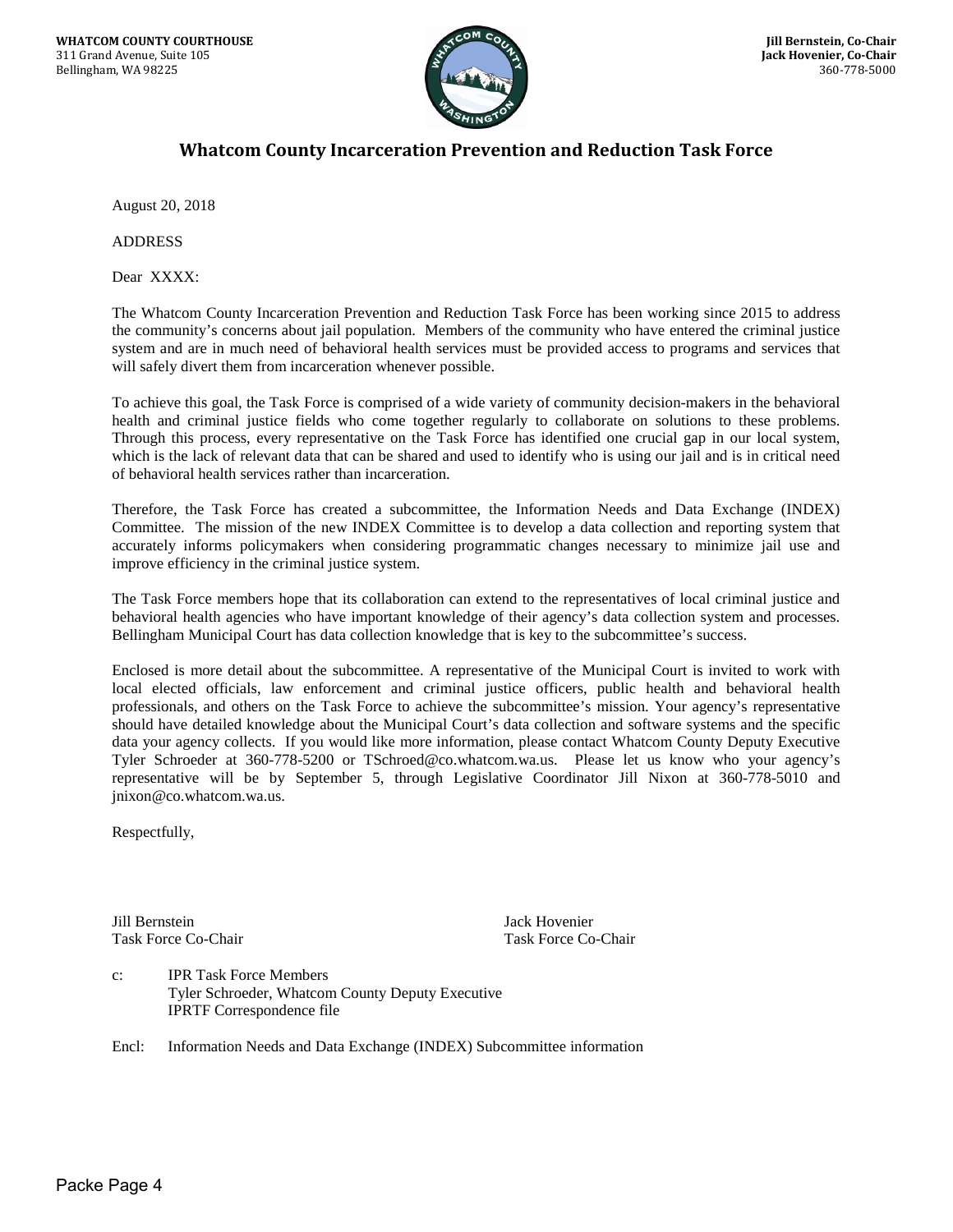Membership:

Name: **Information Needs and Data Exchange (INDEX) Committee**<br>Membership: **XX Members**. Purpose: The INDEX Committee mission is to develop a data collection and reporting system that accurately informs policymakers when considering programmatic changes necessary to minimize jail use and improve efficiency in the criminal justice system. Meeting Information: Committee meets (how often and where)

**# Position Name 1** Whatcom County Deputy Executive **Tyler Schroeder** Tyler Schroeder **2 Whatcom County Jail Bill Elfo, C: Wendy Jones** Agency Tech **3 Whatcom County Prosecuting Attorney**  Dave McEachran, C: Kathy Walker Agency Tech: **4 Whatcom County Public Defender COULD Starck Follis, C: Angela Anderson** Agency Tech: **5 Whatcom County Superior Court and Superior Court** Judge Deborra Garrett (Presiding), C: Dave Reynolds Agency Tech: **6 Whatcom County District Court Count Judges [Grant](mailto:DGrant@co.whatcom.wa.us) & [Elich,](mailto:MElich@co.whatcom.wa.us) C: Bruce Van Glubt** Agency Tech: **7 Bellingham Municipal Court Judg[e Debora Lev,](mailto:DLev@cob.org) C: Darlene Peterson** Agency Tech: **8 Health Department** Regina Delahunt, C: Anne Deacon Agency Tech: **9 Bellingham Police Research College Ruffatto, Marti Mulholland Research Police Ruffatto, Marti Mulholland** Agency Tech: **10 Bellingham City Attorney** Kelli Linville, C: David Doll, Peter Ruffatto, Marti Mulholland Agency Tech: **11 State Law Enforcement**  Agency Tech: **12 Small Cities: Police Raylene King** Raylene King **13 Small Cities: City Attorney 14 Small Cities: Municipal Court Agency Tech:** Agency Tech: **15 Small Cities: Information Technology Staff 16 Lummi Nation** Lummi Indian Business Council; 360-312-2000 Nick Lewis: [nickolausL@lummi-nsn.gov;](mailto:nickolausL@lummi-nsn.gov) 360-303-6084 Agency Tech: **17 North Sound Behavioral Health Organization**  Joe Valentine, C: Betsy Kruse Agency Tech: **18 Information Technology Staff: County** Perry Rice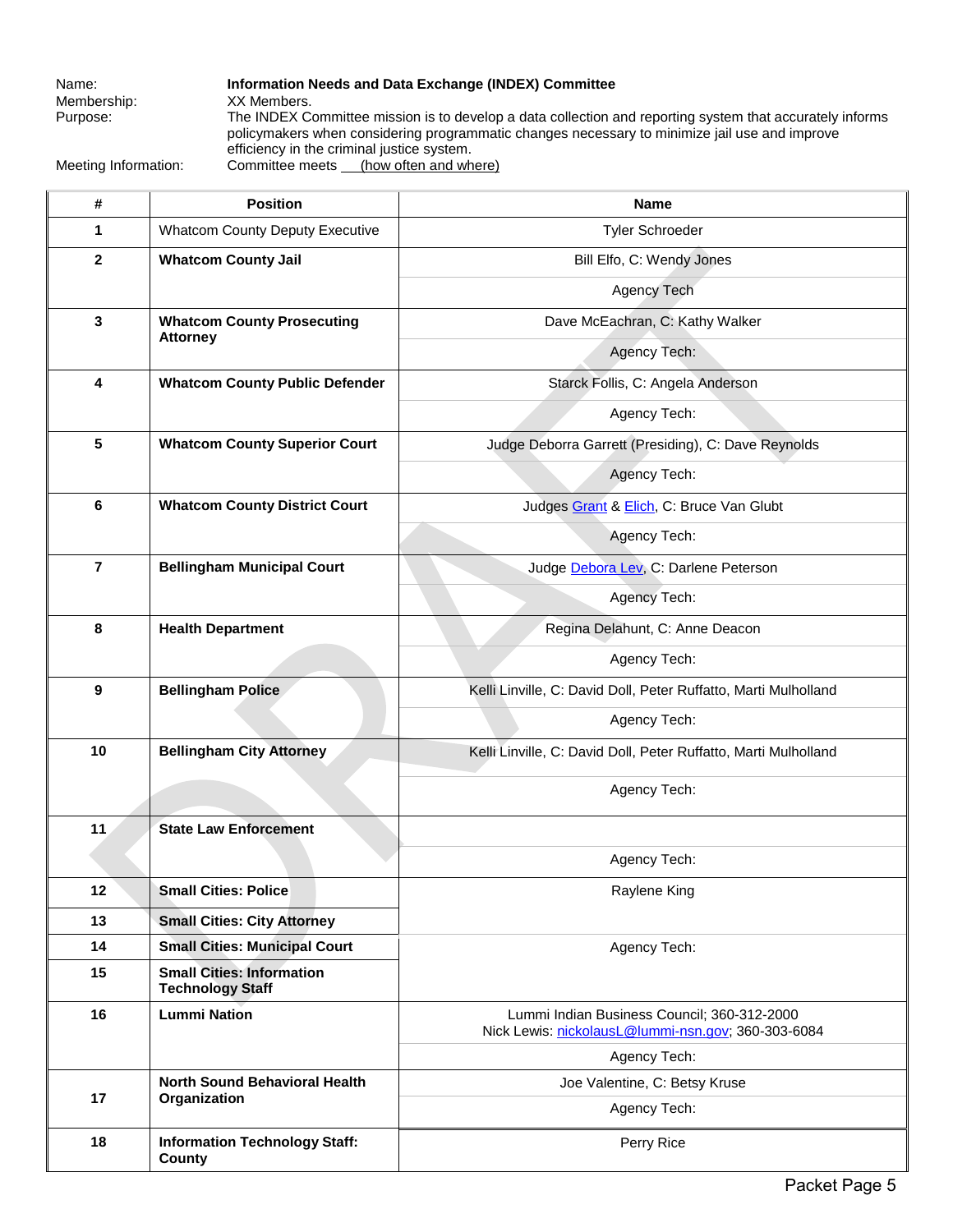|                   | <b>Information Technology Staff:</b> | Kelli Linville, C: David Doll, Peter Ruffatto, Marti Mulholland |  |
|-------------------|--------------------------------------|-----------------------------------------------------------------|--|
| <b>Bellingham</b> | Agency Tech:                         |                                                                 |  |

Also, suggested by Sheriff Elfo: Western Washington University Police Department, Chief Darin Rasmussen <u>Darin.Rasmussen@wwu.edu</u>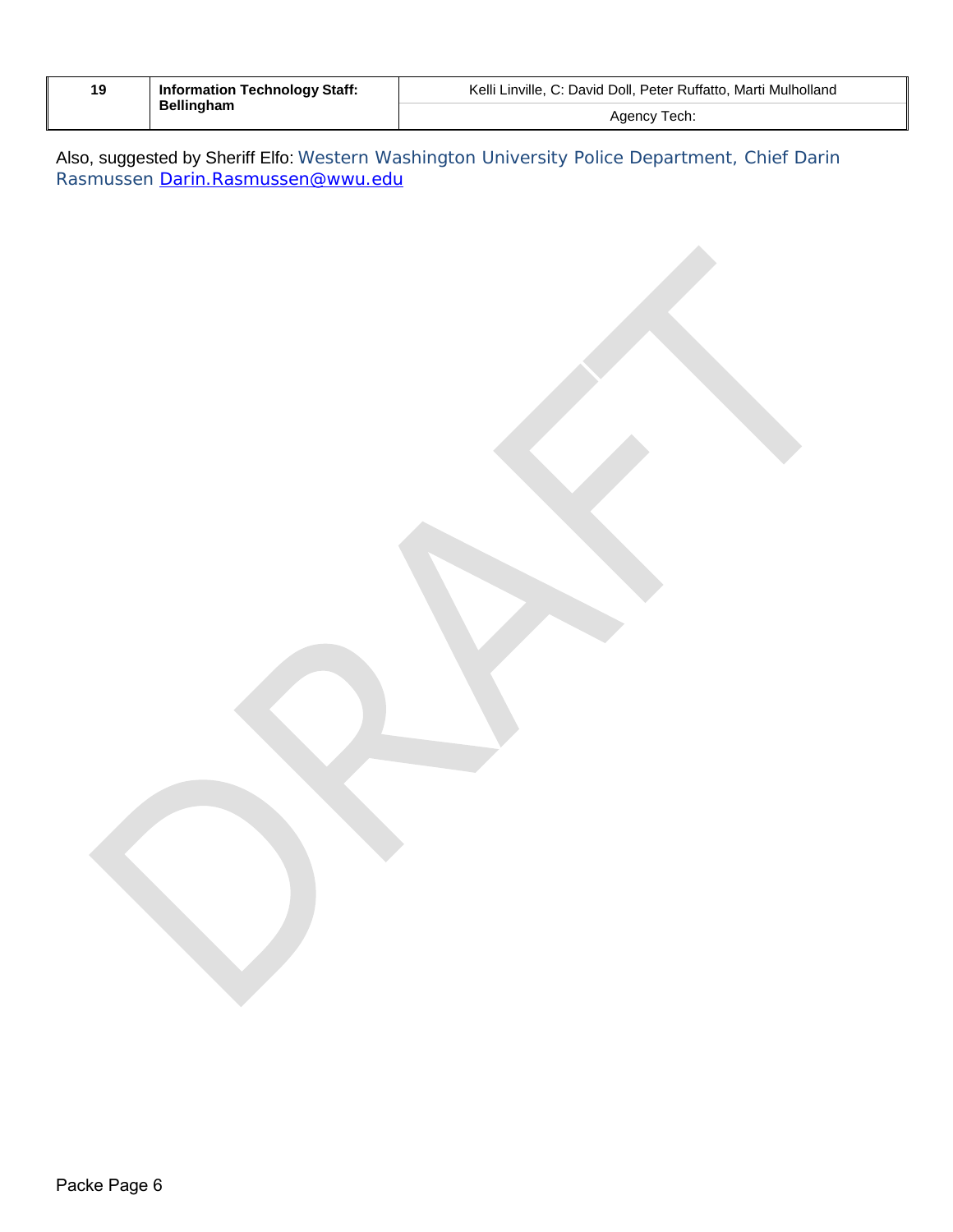# **Information Needs and Data Exchange (INDEX) Subcommittee**

#### **MISSION STATEMENT:**

The mission of the Information Needs and Data Exchange (INDEX) Subcommittee is to develop a data collection and reporting system that accurately informs policymakers when considering programmatic changes necessary to minimize jail use and improve efficiency in the criminal justice system.

#### **GOALS:**

To achieve the mission, the INDEX Committee will:

- Figure out the baseline statistics on jail use to determine whether or not programmatic changes will be successful.
- Identify how to assess performance and establish metrics that would determine the success of each new initiative.
- Identify where data is a barrier to implementing various initiatives.
- Identify data that can indicate the presence of racial, poverty, gender, and other social and economic disparities in the criminal justice system
- Maximize the accuracy of a data collection system by integrating the system across all jurisdictions.
- Establish a realistic and achievable percentage decrease in the jail population.
- Allow policymakers to refine processes, improve the way things work together, and then observing outcomes.

#### **BEGINNING TASKS:**

Achieving these goals will include the following tasks:

- Determine what data is collected currently, by whom, and when
- Identify the current data collection systems, including software, used by each agency and jurisdiction
- Identify data points not collected
- Identify baseline information across all data points
- Develop accurate definitions and a glossary of terms that includes national standards, which can be applied uniformly across all agencies and jurisdictions to create clarity in the data reports

#### **STRUCTURE:**

The INDEX Committee structure includes: 1. A technical workgroup, and 2. A policy workgroup. Within that structure, the policy workgroup would drive the process and guide the work of the technical workgroup in terms of objectives.

#### Policy Workgroup

The policy workgroup would be the Incarceration Prevention and Reduction Task Force

• The policy group is comprised of policymakers who will determine the policy, goals, and outcomes of the INDEX Committee.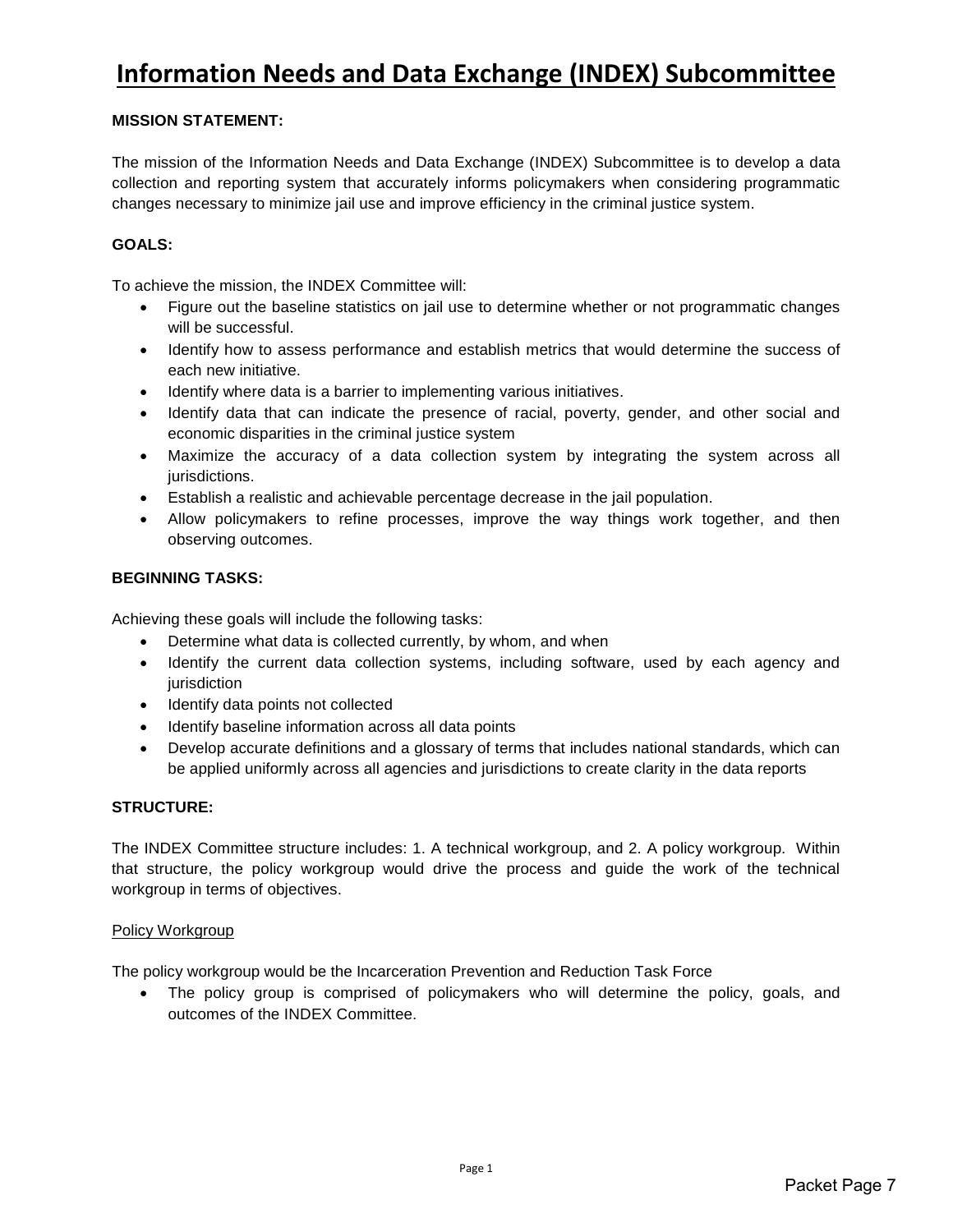## Technical Workgroup

The technical group includes the information technology, department, and agency staff who can identify the existing data collection systems and data that will conform to the outcomes.

- The technical workgroup would interact with the policy workgroup about the possible options to achieve those policies and outcomes.
- The technical workgroup would identify how best to track the data to achieve the policies and outcomes.

The technical workgroup would be representatives from the following agencies. The representatives selected should have detailed knowledge about the data collection and software systems used by and data collected from their agencies:

- Whatcom County Jail
- Whatcom County Prosecutor's Office
- Whatcom County Public Defender's Office
- Bellingham Municipal Court
- Small Cities municipal court(s)
- District Court
- Superior Court
- Whatcom County Health Department
- North Sound Behavioral Health Organization
- Law Enforcement: Cities, County, State
- City Attorney's Office: Bellingham, Small Cities
- Lummi Nation
- Information Technology Staff: Bellingham, County, and (if possible) small cities

## **INCARCERATION PREVENTION & REDUCTION TASK FORCE IDENTIFIED DATA, OUTCOMES, TRENDS, AND ISSUES FOR THE INDEX COMMITTEE**

#### Suggestions regarding specific data points to collect:

*A data collection system should collect information on individuals involved in the criminal justice system, particularly where criminal justice intersects with behavioral health (mental health and substance use disorder) issues.*

- What are the behavioral health disorders identified for each inmate
	- o Does the inmate have serious and persistent mental illness, which is defined as very symptomatic and chronic
	- o Behavioral health issues that are not serious and/or persistent
- What are the legal charges that allows them to divert from jail
- Whether the person has had services previously, and if so, what were those services
- What is the social metadata: social, legal, family
- What kind of substance use disorder
- GRACE cohort to provide data
- The ability to collect, sort, and report data by person
- The ability to collect, sort, and report data by booked offense and final charge (felony) and by booked citation charge (gross misdemeanor)
- Data on failures to appear (FTAs)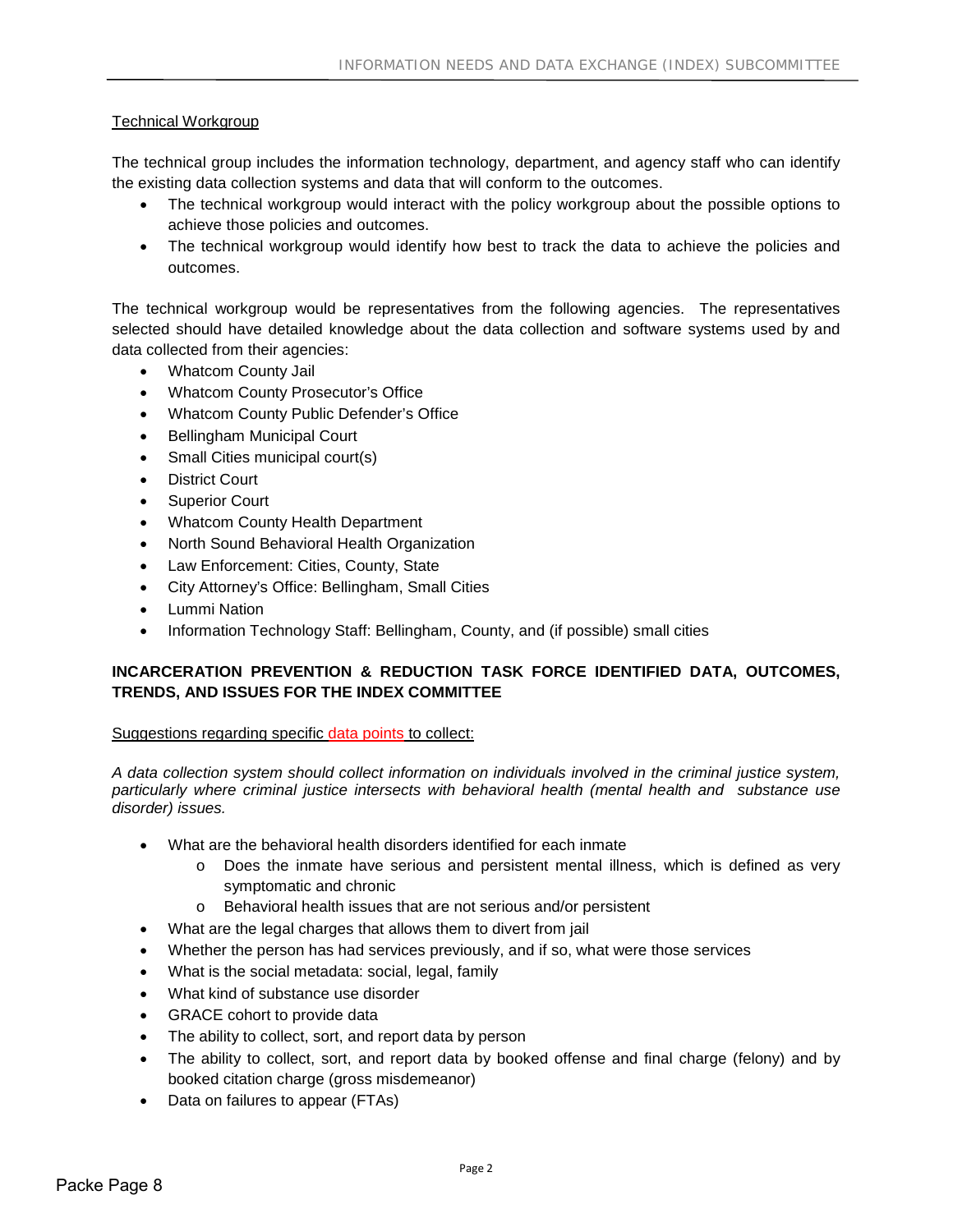#### TRIAGE FACILITY: Data Points

- Daily Census and length of stay
- Number of admissions per unit, including referral source:
	- 1) Hospital Psych unit step-down
	- 2) Emergency Department
	- 3) EMS drop-off
	- 4) Law Enforcement drop-off
	- 5) Treatment provider
	- 6) Social Service provider (i.e., housing)
	- 7) Self
- Number and reason for denials, including:
	- 1) No bed capacity<br>2) Inappropriate ref
	- 2) Inappropriate referral
		- a. level of care not required (not acute enough)
		- b. higher level of care required
		- c. inability of unit to manage behaviors that pose a significant risk of harm to others
- Discharge information, including:
	- A. Transferred<br>1) to in-patient
		- 1) to in-patient treatment setting (MH or SUD)<br>2) to out-patient treatment provider (MH or SU
		- 2) to out-patient treatment provider (MH or SUD)<br>3) back to community treatment provider
		- 3) back to community treatment provider<br>4) to higher level of medical care
		- to higher level of medical care
	- B. Left against clinical/medical advice
- Housing status upon discharge, including:
	- 1) Return to homeless
	- 2) Return to home with no further treatment
- Medication Assisted Treatment initiated and connected to ongoing provider

#### WARRANTS: Data Points

- Define all categories of warrants: Is it an FTA warrant? An arrest warrant, reissued warrant?
- Newly issued versus re-issued warrants
- Number of active warrants
- The reason each warrant is issued.

#### RECIDIVISM: Data Points

- Define recidivism
- Recidivism rates
- how long after jail or court release until the person was booked on a new crime?
- The recidivism rate of each program
- Number of people on pretrial status who are later charged with a crime. If a crime was committed, what was the crime?

#### CHARGES: Data Points

- Filed charge(s) (from the Prosecutor)
- Booked citation charge(s)
- Indicate charges that come from the border
- Indicate the misdemeanor, gross misdemeanor, and felony cases that are cited in the field or referred to Prosecuting Attorney for charging decision without a physical arrest.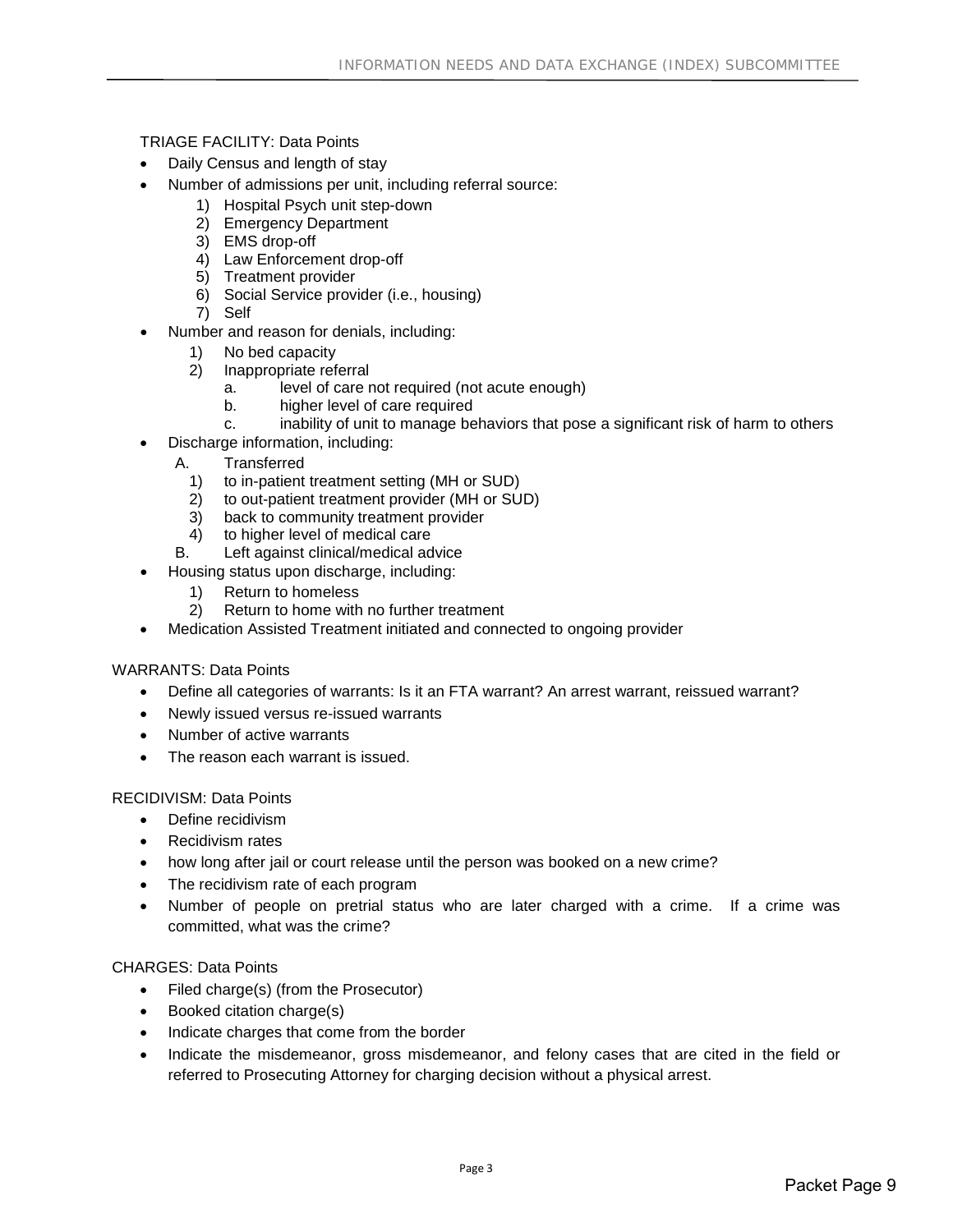- The ability to run a report on the number of people booked (probable cause) under each booked offense
- The ability to run a report on the number of people charged (prosecutorial) under each final charge

JAIL ALTERNATIVES: Data Points

- Does the defendant have a history with one of the special courts?
- The number of people who are diverted from jail
- Identify the impact of a new program on jail population
- Number of persons screened for participation in Jail Alternative programs at a courthouse centric location
- number of persons who report for participation in Jail Alternative programs
- Number of persons connected to the appropriate electronic home monitoring device at the request of District Court for pre-trial or probation monitoring. Number of reported pretrial or probation violations referred to the District Court;
- Number of persons and bed days served through jail alternative programs by specific program

MISC OTHER: Data Points

- All the data points used for the Vera Institute report
- Number of people in jail
- Bond amount by prosecutorial charge
- The length of time it takes to process each case
- The number of people who are being held pretrial
- Number of persons for whom probable cause exists for arrest, who are diverted to a) Mental Health Triage and/or b) Substance Abuse treatment at the new Triage Center;
- Number of persons for whom probable cause exists for arrest, who are diverted to other mental health facilities (St. Joseph's, etc.);
- FTA history, including the date of the FTA and age of defendant at the time the FTA was issued (distinguish between adults and juveniles)
- Identify how many people with minor misdemeanors and no warrants are due to the officers choosing to either not book, divert, or refer to the Prosecutor

#### Goals and outcomes of data interpretation from the data collection system:

*A data collection system should provide agencies and decision-makers the information necessary to accurately assess the following questions:*

- MULTI-JURISDICITONAL CHARGES: Inform the criminal justice system with the data necessary to develop agreements that would allow multi-jurisdictional court dates for people with concurrent warrants or different charges in more than one jurisdiction. Allow data to be shared across jurisdictions to help people navigate through the court system efficiently and resolve warrants in any jurisdiction. People have different charges in different courts. How do they know if they are talking about the same person, and do those multiple charges in multiple jurisdictions by the same person inflate the data somehow?
- WARRANTS ISSUED IN ERROR: In all systems, including the Judicial Access Browser System (JABS), warrants issued in error need to be deleted or indicated the warrant was issued in error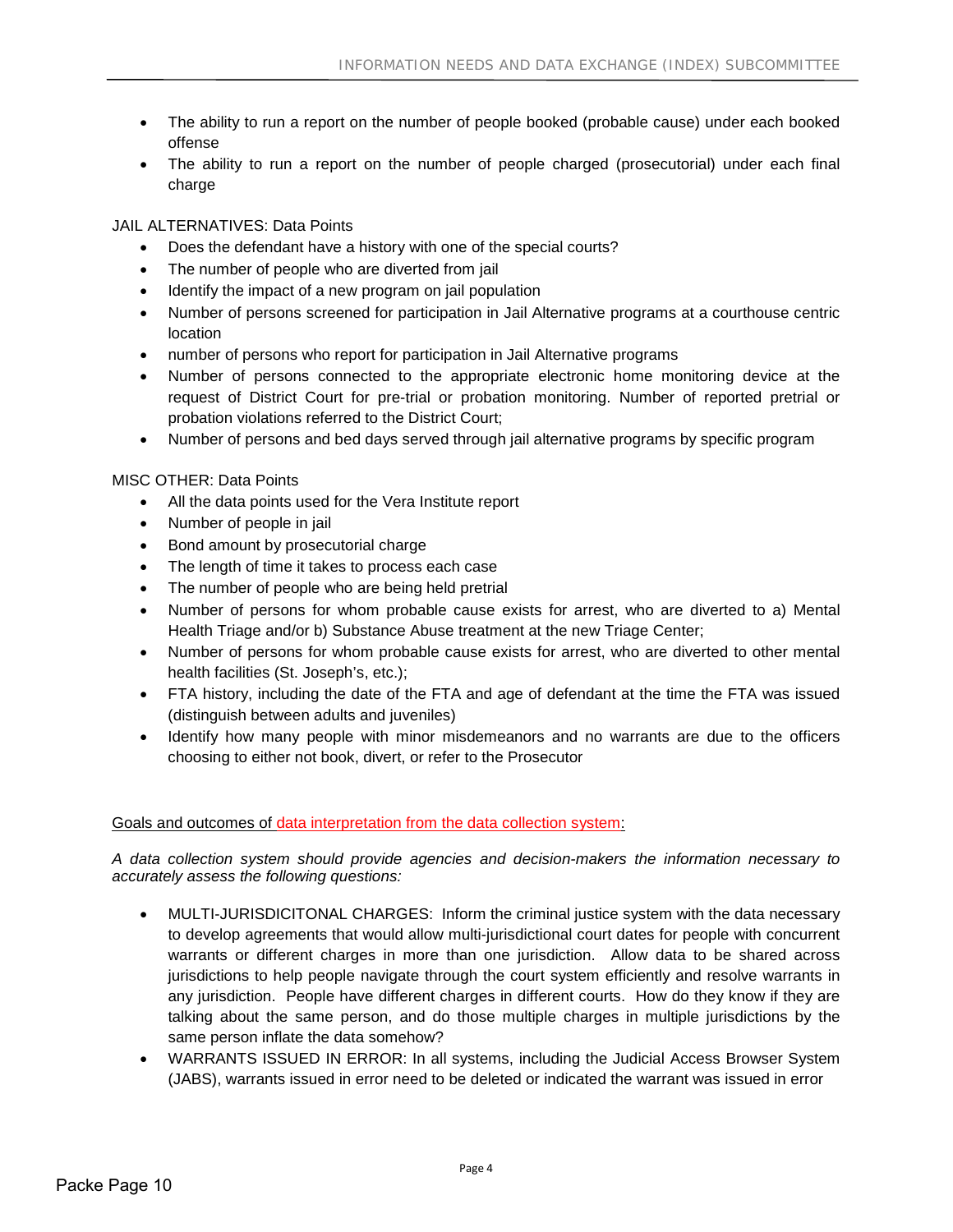- METRICS FOR PROGRAM SUCCESS: Need the data necessary to provide information on the success of ongoing projects from the agencies, jurisdictions, and Task Force, including: electronic home monitoring, pretrial services, book-and-release, diversion from criminal justice and/or hospital to triage facility, and other items on the work plan. Are there improved health and wellness of individuals who receive services at the triage facility
- EXISTING PROGRAMS AND SERVICES: What programs exist to address behavioral health disorders of jail inmates
- ESTABLISH BENCHMARKS: Determine maximum utilization of triage facility. Create baseline information and benchmarks that can be monitored to track success of programs and processes.

WARRANTS: Suggestions regarding data collection system/reports:

- The ability to indicate if a person has warrants in multiple courts, both inside Whatcom County and outside Whatcom County. If so, what is the booked offense?
- The ability to run a report on whether warrants increased or decreased with the implementation of phone call reminder programs and other programs
- The ability to run a report on the number and scope/nature of warrants issued.
- The ability to run a report on how many people have warrants in multiple jurisdictions
- The ability to collect, sort, and report data by warrant
- Consider a combined multi-jurisdictional court dates for people with concurrent warrants in more than one jurisdiction.

#### Suggestions regarding data collection system and processes:

*A data collection system should be constructed with features that make the system as efficient, comprehensive, and transparent as possible.*

MISCELLANEOUS:

- Collect and distinguish between booking, court, and jail information/data
- Distinguish between the data points/categories and the algorithms of the report to produce correct interpretations of the data
- Create accurate and consistent definitions
- People entering data need to be adequately trained to enter consistent information correctly
- Algorithms must be accurate
- Take advantage of new technology for efficiency in data entering and reporting.

#### DATA SHARING:

- Connect the intake data from the triage center, social services, emergency department and other medical sources, law enforcement, possibly via claims data
- Consider whether the County, in concert with the managed care organizations (MCOs), could pay the regional Behavioral Health Organization (BHO) to collect all the data as a central repository
- Can law enforcement bill for, and consequently report on, transport data
- Enhanced data sharing: The systems of all jurisdictions must communicate. Provide access for each jurisdiction to easily access data from other jurisdictions.
- Be as transparent as possible for the community about who is in the jail and why
- Allow the City of Bellingham, all the small cities, and all the tribes to have complete (read-only) access to the Sheriff's records in the Spillman system
- Reach out to and include Tribes when incorporating data.